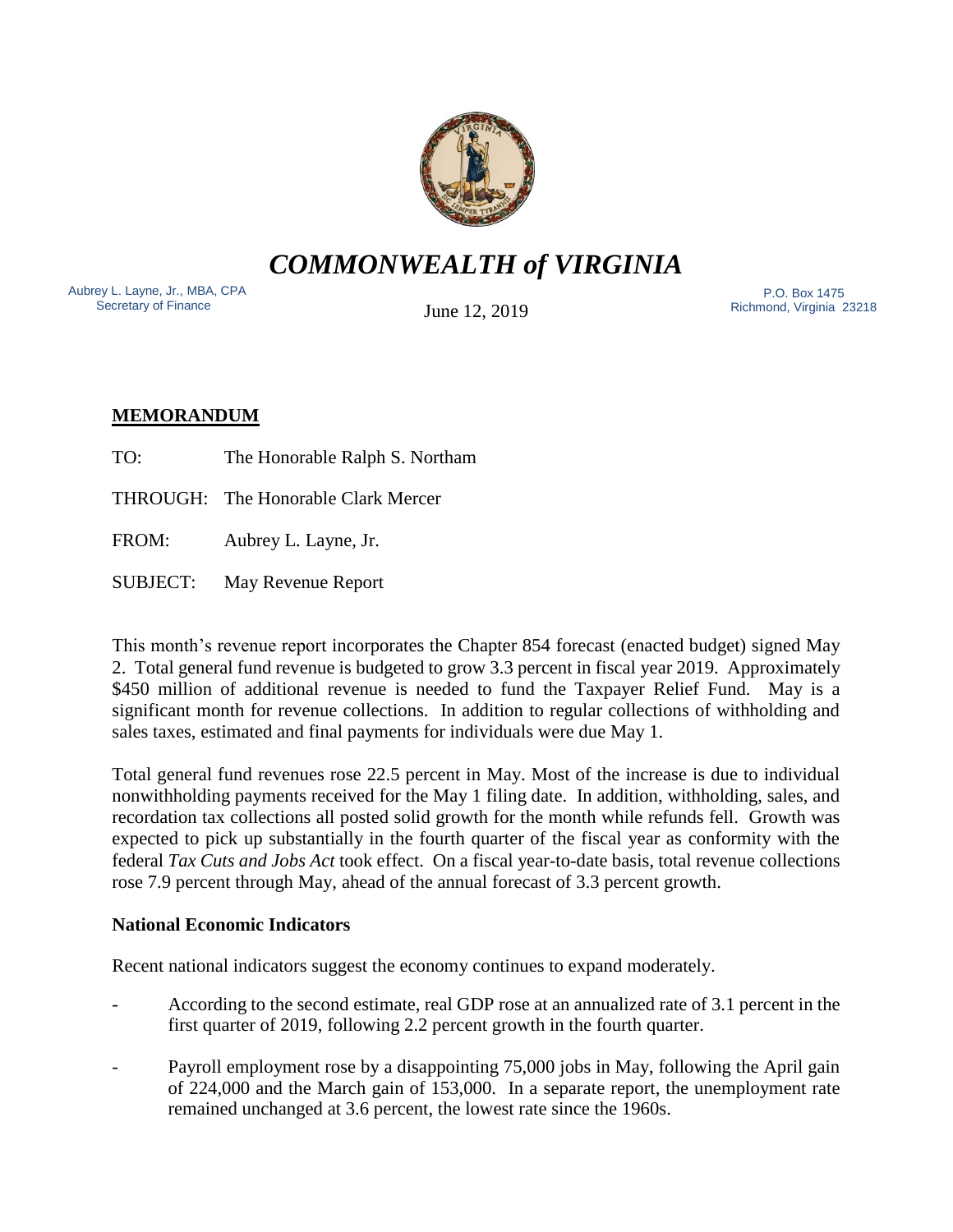June 12, 2019 Page 2 of 4

- Initial claims for unemployment were unchanged at 218,000 during the week ending June 1. The four-week moving average fell by 2,500 to 215,000. The level of claims is consistent with a healthy labor market.
- The Conference Board's index of leading indicators rose 0.2 percent in April following a 0.3 percent increase in March. The index suggests that moderate economic growth should continue in the coming months.
- The Conference Board's index of consumer confidence rose from 129.2 to 134.1 in May, with both the expectations and present conditions components contributing to the increase.
- With escalating tensions between the U.S. and its major trading partners, conditions in the manufacturing sector weakened further in May. The Institute of Supply Management index fell from 52.8 to 52.1 for the month. The index remains above the neutral threshold of 50.0 and is consistent with continued growth.
- The CPI rose 0.3 percent in April following a 0.4 percent increase in March. The index stands 2.0 percent above April of 2018. Core inflation (excluding food and energy prices) rose by 0.1 percent, and is 2.1 percent above a year ago.
- At its May meeting, the Federal Reserve left the federal funds target rate range unchanged at 2.25 to 2.5 percent.

### **Virginia Economy**

In Virginia, payroll employment rose 1.0 percent in April compared with last year. Northern Virginia posted growth of 1.8 percent; Hampton Roads employment increased 0.2 percent; and Richmond-Petersburg rose 1.5 percent from April of last year. The seasonally adjusted unemployment rate was unchanged at 2.9 percent in May, and was 0.2 percent below last year.

The Virginia Leading Index jumped 1.0 percent in April after rising 0.1 percent in March. All components – the U.S. Leading Index, future employment, auto registrations, and initial claims - improved in April. The index for Lynchburg decreased in April while the index for Staunton was flat; the indexes for the remaining Virginia metro areas rose last month.

### **May Revenue Collections**

Total general fund revenues rose 22.5 percent in May. Most of the increase is due to individual nonwithholding payments received for the May 1 filing date. In addition, withholding, sales, and recordation tax collections all posted solid growth for the month while refunds fell. On a fiscal year-to-date basis, total revenue collections rose 7.9 percent through May, ahead of the annual forecast of 3.3 percent growth.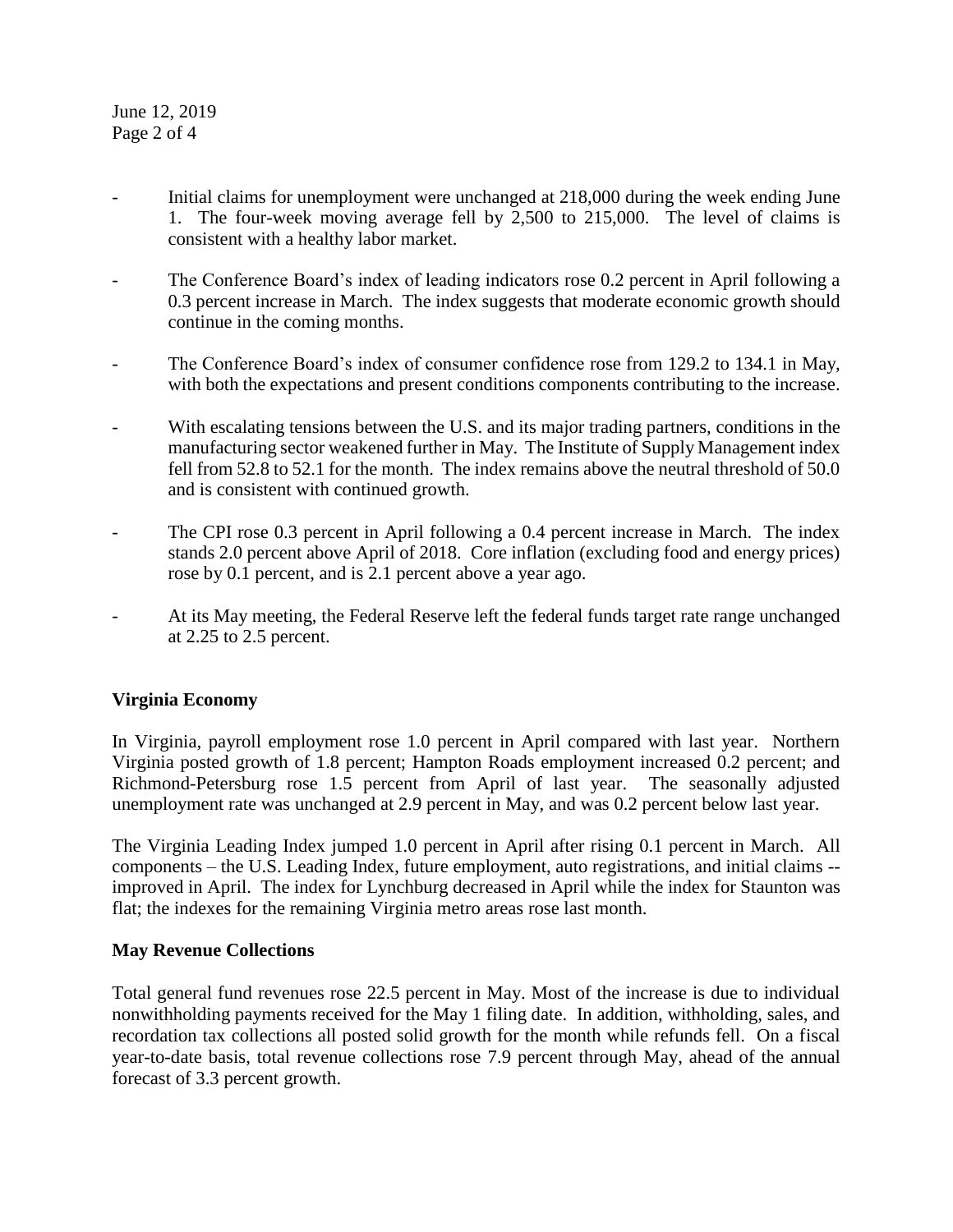June 12, 2019 Page 3 of 4

*Net Individual Income Tax (70% of general fund revenues)*: Through May, collections of net individual income tax rose 8.5 percent from the same period last year, ahead of the annual estimate of 2.2 percent growth. As stated earlier, growth was expected to pick up in the last quarter of the fiscal year due to effects of the federal *Tax Cuts and Jobs Act*. Performance in each component of individual income tax is as follows:

*Individual Income Tax Withholding (63% of general fund revenues)*: Collections of payroll withholding taxes rose 5.7 percent in May. Year-to-date, collections have grown 3.9 percent, close to the annual estimate of 3.8 percent growth.

*Individual Income Tax Nonwithholding (17% of general fund revenues)*: May is a significant month for collections in this source. Final payments for tax year 2018 and the first estimated payment for tax year 2019 were both due at the beginning of May.

Collections in nonwithholding were \$764.9 million compared with \$493.3 million in May of last year, an increase of 55.1 percent. Since a portion of final payments for calendar year 2018 which were due May 1 are typically received in April, the two months must be analyzed together to accurately assess growth in this source. Taken together, nonwithholding collections in April and May were up 45.6 percent from the same period last year. Collections in this source includes payments due to the federal *Tax Cuts and Jobs Act.*

*Individual Income Tax Refunds*: The Department of Taxation issued \$144.6 million in refunds in May, compared with \$168.2 million in the same period last year, a decrease of 14.0 percent. About 2.3 million refunds have been issued so far this filing season, about 152,000 fewer than the same period last year. Part of the decline in refunds is due to the *Tax Cuts and Jobs Act*. Year-to-date, refunds have declined by 10.3 percent, trailing the annual estimate of 5.4 percent growth. Significant uncertainty remains, as the adoption of state conformity to federal tax law changes delayed the beginning of the filing season this year.

*Sales Tax (17% of general fund revenues)*: Collections of sales and use taxes, reflecting April sales, rose 9.7 percent in May as seasonal factors impacted results. On a year-to-date basis, collections have risen 4.0 percent, ahead of the annual estimate of 3.7 percent growth.

*Corporate Income Tax (5% of general fund revenues)*: May is not typically a significant month for collections in this source, as final or extension payments are mainly due only from retailers who usually have a January 31 close to their fiscal year. Such payments vary significantly from year to year. Collections of corporate income taxes were \$2.6 million in May, compared with receipts of \$11.0 million in May of last year. Year-to-date collections have increased 12.3 percent from the same period last year, trailing the forecast of 17.4 percent growth.

*Wills, Suits, Deeds, Contracts (2% of general fund revenues)*: Collections of wills, suits, deeds, and contracts – mainly recordation tax collections – were \$42.0 million in May, compared with